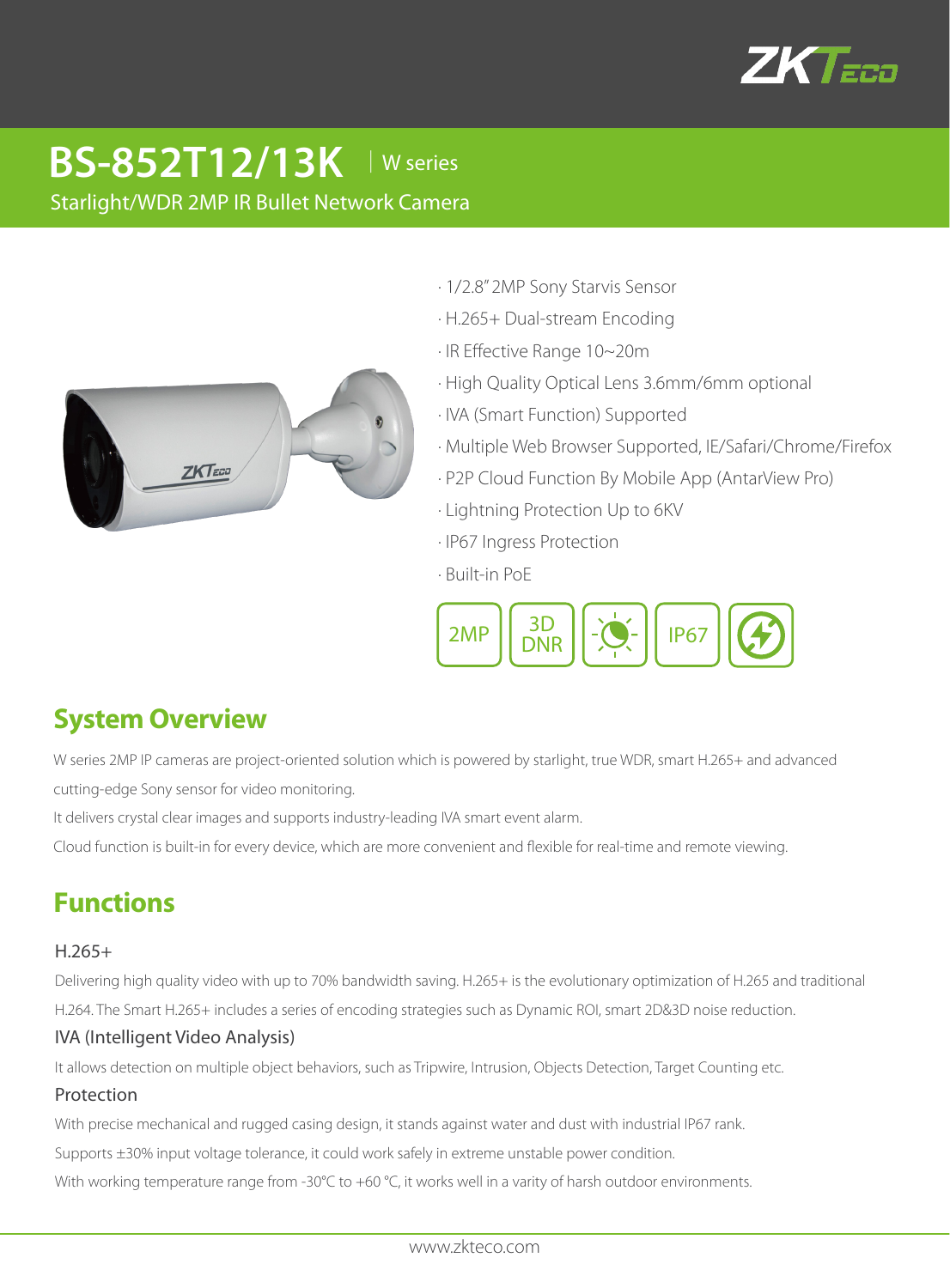## **Technical Parameters**

#### Camera

| Models                   | BS-852T12K                                      | BS-852T13K | Flash/DDR                            |                                                                     | 16MB/256MB |
|--------------------------|-------------------------------------------------|------------|--------------------------------------|---------------------------------------------------------------------|------------|
| Image Sensor             | 1/2.8" 2MP Sony Starvis Sensor                  |            | S/N Ratio                            | More than 52dB                                                      |            |
| Min. Illumination        | 0.006Lux/F1.6 (color)<br>0 Lux with IR on       |            | <b>IR Distance</b>                   | $10 - 20m$                                                          |            |
|                          |                                                 |            | IR LED No.                           | $\mathbf{1}$                                                        |            |
| <b>Effective Pixel</b>   | 1920(H)* 1080(V)                                |            |                                      |                                                                     |            |
| Lens                     |                                                 |            |                                      |                                                                     |            |
| <b>Focal Lengths</b>     | 3.6mm                                           | 6mm        | <b>FOV</b>                           | $96^\circ$                                                          | $60^\circ$ |
| Aperture                 | F1.6                                            |            |                                      |                                                                     |            |
| <b>Video</b>             |                                                 |            |                                      |                                                                     |            |
| Compressions             | H.265/H.264                                     |            | <b>WDR</b>                           | 120dB                                                               |            |
| Resolutions              | 1080P(1920*1080)/1.3MP(1280*960)/720P(1280*720) |            | Day/Night                            | Auto(ICR)/Color/B/W                                                 |            |
|                          | D1(720*576)Q720P(640*360)/CIF(352*288)          |            | <b>White Balance</b>                 | Supported                                                           |            |
| <b>Bit Rate Control</b>  | CBR/VBR                                         |            | Defog                                | Supported                                                           |            |
| <b>Bit Rate</b>          | 16Kbps-8Mbps                                    |            | <b>Noise Reduction</b>               | 3D DNR                                                              |            |
| Streaming                | Dual stream                                     |            | Mirror                               | Supported                                                           |            |
| <b>Frame Rates</b>       | Main stream: 1920*1080(1~25/30fps)              |            | Flip                                 | Supported                                                           |            |
|                          |                                                 |            | <b>BLC</b>                           | Supported                                                           |            |
|                          | Sub stream: 720*576(1~25/30fps)                 |            | ROI                                  | Support 4 fixed region for main<br>stream and sub stream separately |            |
| Digital Zoom             | 12x                                             |            | Anti-flicker                         | Supported                                                           |            |
| <b>Audio Compression</b> | G.711u                                          |            | Privacy Mask                         | 4 Areas                                                             |            |
| Alarm & Audio            |                                                 |            |                                      |                                                                     |            |
| <b>Video Detections</b>  | Motion Detection, Video Shelter                 |            |                                      | Tripwire/Intrusion/Object Left/Missing/                             |            |
| Audio                    |                                                 | N/A        | <b>IVA</b><br><b>Target Counting</b> |                                                                     |            |
| <b>Network</b>           |                                                 |            |                                      |                                                                     |            |

#### Ethernet 1 RJ-45 port(10/100Mbps) Web Broswers IE/Firefox/Chrome/Safari VMS AntarVis 2.0 Protocols TCP/IP, UDP, HTTP, IGMP, ICMP, DHCP, RTP/RTSP,DNS, DDNS, FTP, NTP, PPPoE, UPNP, SMTP, SNMP AntarView Pro Mobile App Mac OS/ Windows/iOS/Android Onvif Onvif Profile S Platforms  $\overline{2}$ Max. Online User

#### **General**

| <b>Working Temperature</b> | -30°C~+60°C      | Ingress Protection  | <b>IP67</b>                   |
|----------------------------|------------------|---------------------|-------------------------------|
| <b>Working Humidity</b>    | $10 - 90\%$      | <b>Dimensions</b>   | 160.3 (L)*63.4 (W)*64.5 (H)mm |
| Power Supplies             | PoE, IEEE802.3af | Net Weight          | 0.3KG                         |
|                            | DC12V±10%        | <b>Gross Weight</b> | 0.45KG                        |
| <b>Power Consumption</b>   | $<$ 3W           |                     |                               |